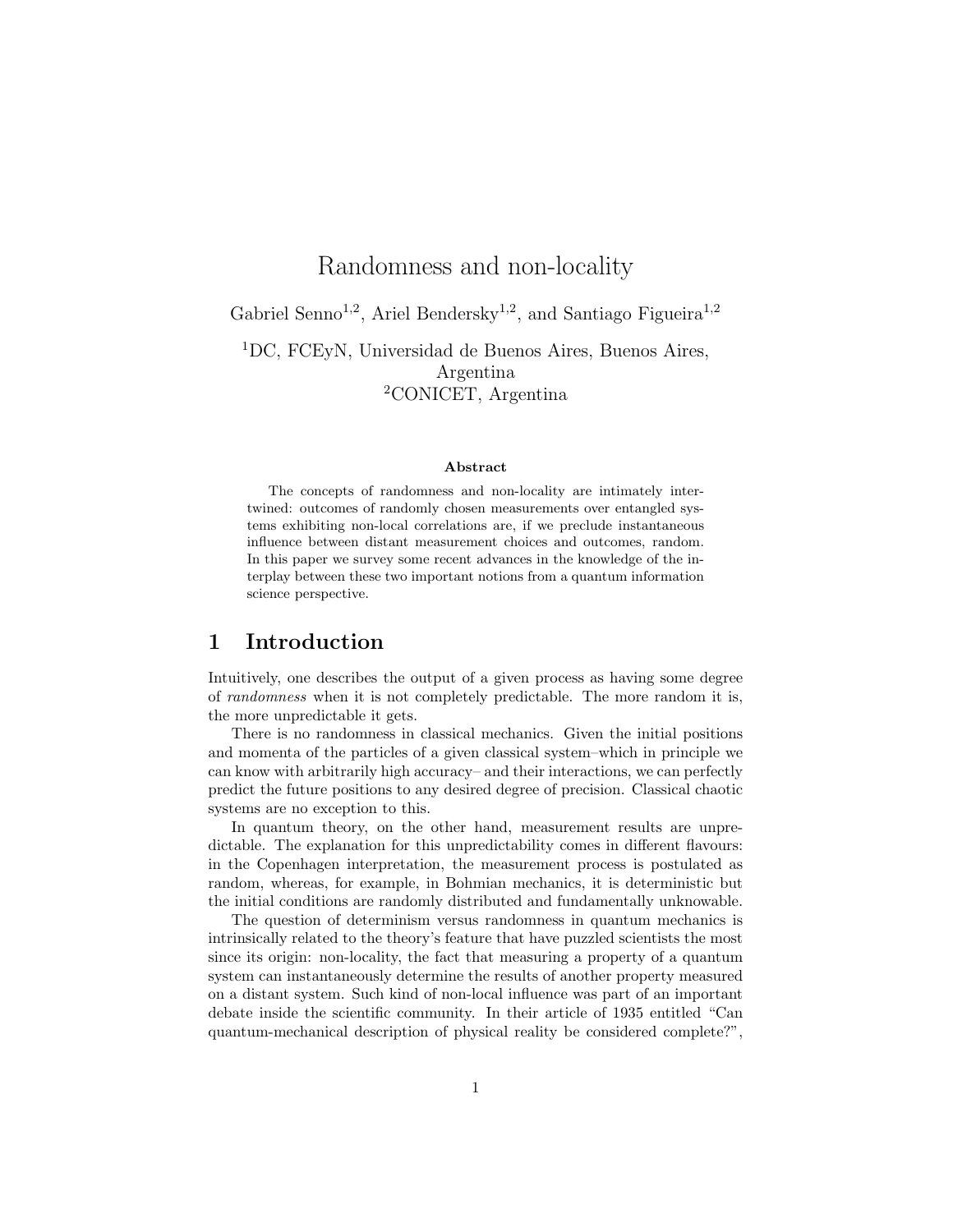Einstein, Podolsky and Rosen [1] argue that any theory making the same predictions as quantum theory and, at the same time, avoiding such spooky action at a distance, as they called these non-local influences, has to postulate the existence of "real properties" which, when taken into account, allow for the complete local determination of the observations' outcomes. Since orthodox quantum theory does not include these, from the assumption of the impossibility of non-local causation one has to conclude its incompleteness. That same year, in an article with the same title, Niels Bohr argued otherwise.

It took almost 30 years for that discussion to substantially advance with Bell's 1964 celebrated result [2], which states that the predictions of quantum mechanics for certain local measurements over spatially separated entangled systems cannot be accounted for by any local theory. Furthermore, Bell provided an experimental method to test whether Nature is, indeed, non-local or not [3–5].

One of the assumptions to derive Bell's theorem –many times implicit in the presentations– is the ability to choose the measurements in a manner which is random conditioned to any state of affairs that may have any influence on the measurement outcomes. Usually referred to as measurement independence or free will, this assumption has also been termed no-conspiracy [6], a name that properly describes the kind of scenario arising from rejecting it. This assumption has recently regain attention from the community [7–11] in an effort to try to characterize the amount of randomness needed in Bell experiments. We will review these results, which are not only of foundational interest, but also practical given the increasing interest in device independent quantum cryptographical protocols [12–14] basing their security in Bell's theorem.

Non-local theories can be deterministic as well as non-deterministic. It is a consequence of Bell's theorem that those which are deterministic have to allow for the statistics of local measurement outcomes to be influenced by distant measurement choices. That is, they have to violate what is usually known as parameter independence, also, and rather misleadingly (see Section 4), referred to as no-signaling principle in some of the quantum information literature [15,16]. If one opts to preclude the existence of such dependence (even when it does not allow faster-than-light signalling, as in Bohm's theory) and, so, accepts indeterminism, as the Copenhagen interpretation does, results [15–17] in quantum information theory have shown that non-local systems can be used for the information-theoretical task of randomness amplification (a task known to be classically impossible).

Stepping up one level of abstraction, one can study how non-locality and randomness compare as a computational resource. The fact that, even if we allow our local theories the use of randomness shared amongst the systems, they cannot reproduce the predictions of quantum mechanics, hints at the possibility that non-locality, viewed as a resource for information processing tasks, is more powerful than randomness. In this review we will focus in the advances [18– 20] that this realization has produced in the area of computational complexity theory known as communication complexity.

This paper is organized as follows. In Section 2 we give a general introduction to the theory of Bell non-locality. In Section 3 we review the recent literature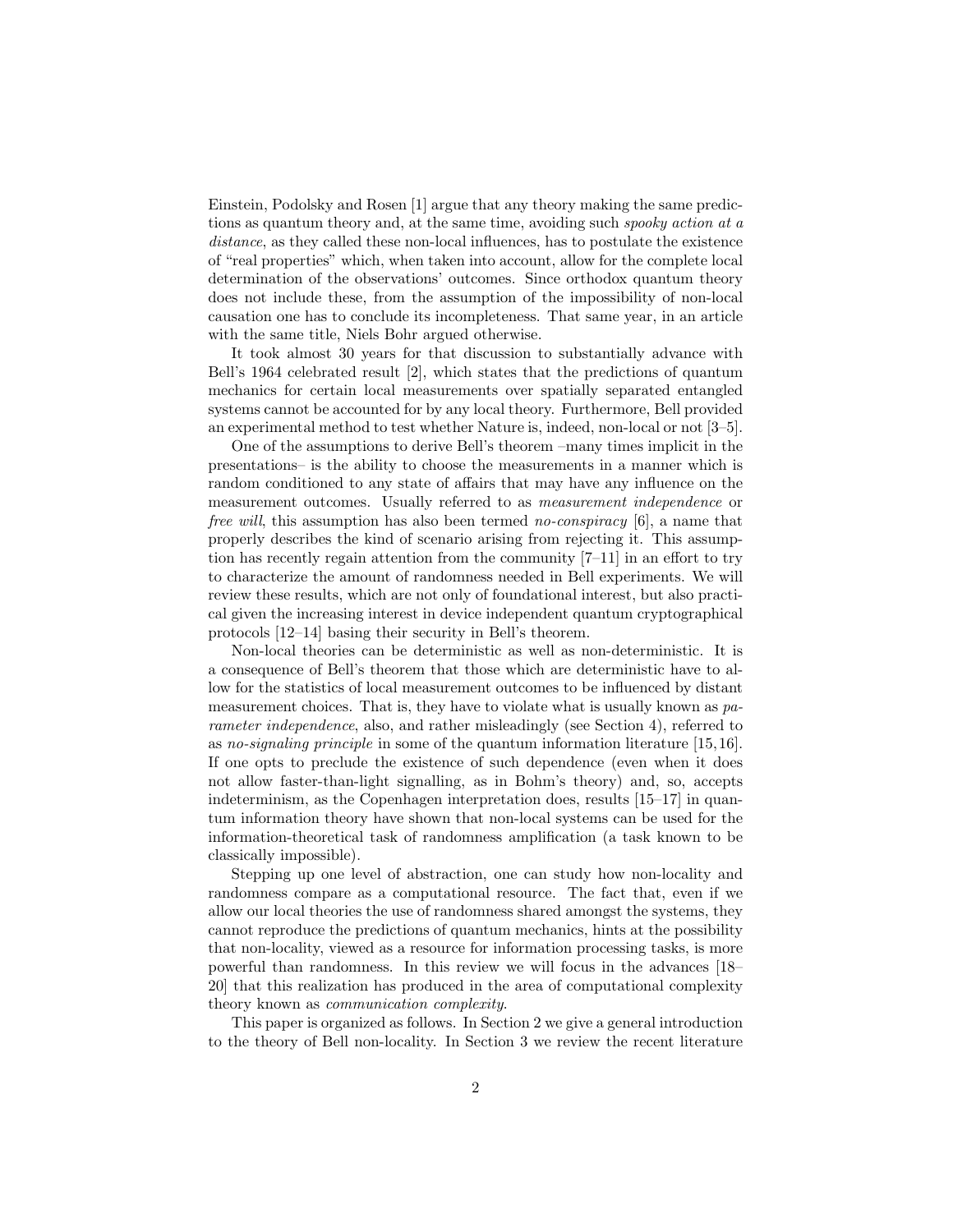on the study of the measurement independence assumption. In Section 4 we move to the outputs and study their randomness. Section 5 is devoted to a general account of the results about how non-locality improves over randomness in communication complexity. Finally, in Section 6, we give a summary and discuss future lines of research.

## 2 The Bell scenarios

The typical bipartite Bell scenario consists of two experimenters, Alice and Bob, each one with a box with a finite number of inputs  $m$  (the measurement choices) and a finite number of outputs  $r$  (the measurement outcomes). Let  $x$ label Alice's input choice and let  $a$  label the output (respectively  $y$  and  $b$  for Bob). The object of interest is

$$
p(a,b|x,y),
$$

the joint probability distribution of the outputs given the inputs.

We say that such kind of probability distribution  $p$  is *local* when we can identify a set of past common factors (usually referred to as hidden variables), which we label  $\lambda$ , and when taken into account allow for the indeterminacies in the outputs, if any, to decouple

$$
p(a, b|x, y, \lambda) = p(a|x, \lambda)p(b|y, \lambda).
$$
 (1)

Since, in general,  $\lambda$  need not be the same over different runs of the experiment, and since it may even be out of our control, or hidden, we let it take values over a set  $\Lambda$  according to a probability distribution  $p(\lambda)$ . Combined with the above factorized form, we can write

$$
p(a,b|x,y) = \int_{\Lambda} d\lambda p(\lambda) p(a|x,\lambda) p(b|y,\lambda).
$$
 (2)

Note that in writing  $p(a, b|x, y)$  as above there is an important assumption being made: the hidden variables are independent of the (future) measurement choices  $x$  and  $y$ , i.e.

$$
p(\lambda | x, y) = p(\lambda). \tag{3}
$$

We will discuss the implications of this assumption in Section 3.

Once we have a definition of what a local distribution is, it is easy to see that some probability distributions arising in quantum theory are not local. The way we do this is by coming up with a Bell inequality, that is, a linear constraint  $I = \sum_{abxy} I_{abxy} p(a, b|x, y) \leq I_L$  over p which is satisfied by every local distribution, but which can be violated by quantum distributions, i.e., distributions of the form

$$
p(a, b|x, y) = tr(\rho M_{a|x} \otimes M_{b|y}), \qquad (4)
$$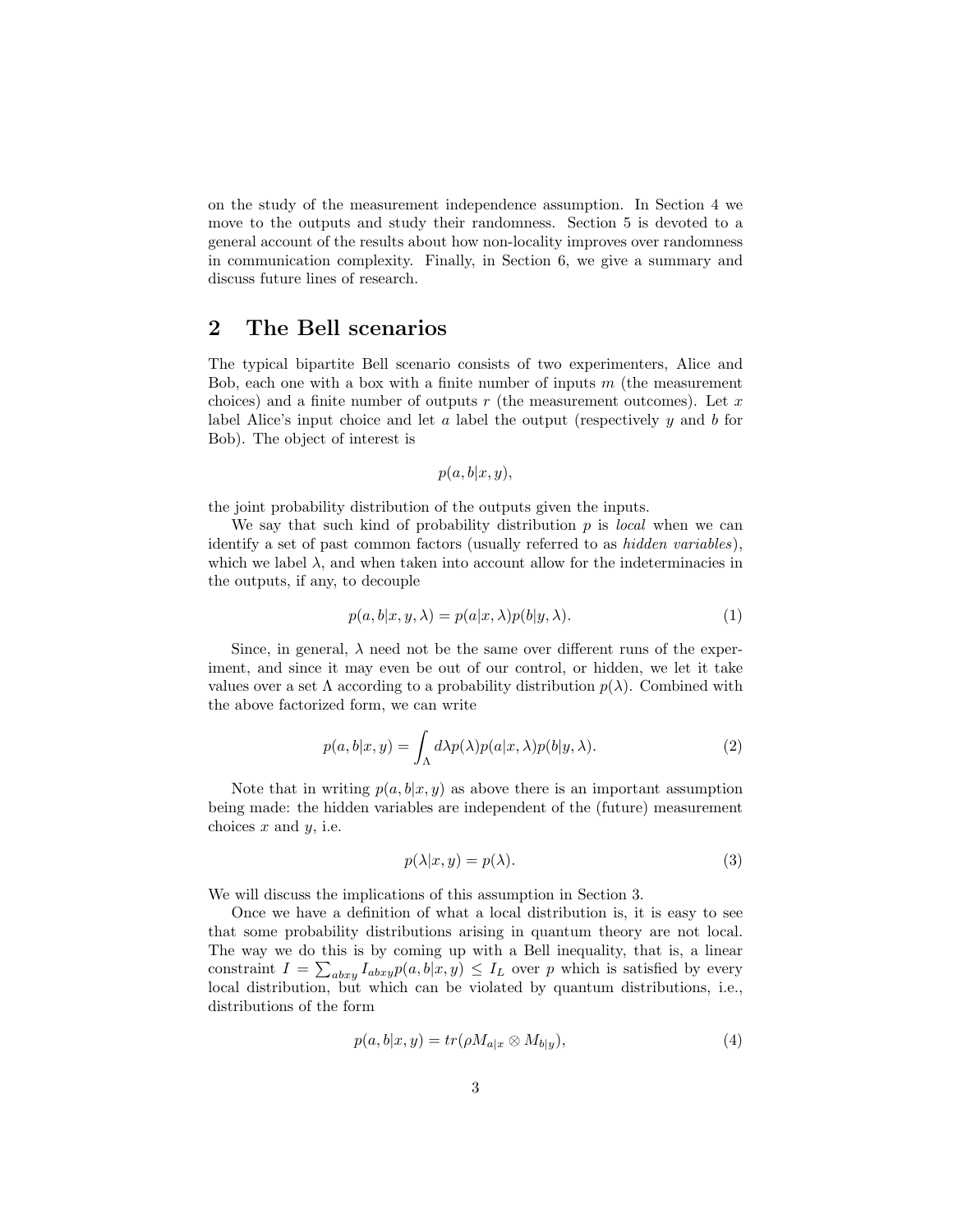where  $tr(\cdot)$  is the trace operation,  $\rho$  is a density operator over a joint Hilbert space  $\mathcal{H}_{\mathcal{A}} \otimes \mathcal{H}_{\mathcal{B}}$  of arbitrary dimension and  $M_{a|x}$  and  $M_{b|y}$  are positive operators over  $\mathcal{H}_{\mathcal{A}}$  and  $\mathcal{H}_{\mathcal{B}}$  respectively such that  $\sum_a M_{a|x} = \sum_b M_{b|y} = \mathbb{I}$ .

For ease of presentation, let's consider the simplest scenario: two inputs per party  $x, y \in \{0, 1\}$  with two possible outputs  $a, b \in \{-1, +1\}$  each. In this setting, there is a unique (up to relabelling of the inputs and outputs) inequality that is tight on the set of local probabilities: the CHSH inequality [21, 22]

$$
I := \langle A_0 B_0 \rangle + \langle A_0 B_1 \rangle + \langle A_1 B_0 \rangle - \langle A_1 B_1 \rangle \le 2,
$$

where  $\langle A_x B_y \rangle = \sum_{a,b} abp(a, b|x, y)$ . It is easy to see that if Alice and Bob are given pairs of qubits in the singlet state  $|\Psi^{-}\rangle = (1/\sqrt{2})(|01\rangle - |10\rangle)$  and we let x label spin measurements in orthogonal directions  $\hat{e}_1$  and  $\hat{e}_2$  and y label spin measurements in the directions  $-(\hat{e_1} + \hat{e_2})/\sqrt{2}$  and  $(-\hat{e_1} + \hat{e_2})/\sqrt{2}$ , the value of I for the resulting distribution is

$$
I = 2\sqrt{2} > 2,\tag{5}
$$

which we know from Tsirelson [23] is the maximum achievable by any quantum distribution.

All these definitions and results about the theory of Bell non-locality, although sufficient for the purposes of this paper, are only a small part of a vast theory which, for example, considers general multipartite scenarios with not necessarily symmetric number of inputs and outputs per site, and other generalizations of the like. For a thorough and complete reference, see [24].

## 3 Randomness at the inputs

By Bayes' rule, equation (3) is equivalent to

$$
p(x, y|\lambda) = p(x, y). \tag{6}
$$

This equation expresses the assumption that the inputs to a Bell test are chosen independently of the hidden variables. In the literature, this has received various names: measurement independence [8],  $\lambda$ -independence [25], free will [15] and no-conspiracy [6]. Complete independence of the measurement choices from any physical parameter influencing the measurement outputs, which is typically justified by an appeal to the experimentalist's free will [26], may seem too strong of an assumption and one may wonder what happens with the validity of Bell's theorem when this requirement is, somehow, relaxed. This is of special importance in cryptographical uses of Bell's theorem, where the choice of measurement is delegated to physical systems whose random behaviour cannot be guaranteed [14, 16].

In order to study the possibility of relaxing assumption (6) while still being able to separate local from non-local theories, we need a way of quantifying the dependence between the measurement choices and the hidden variables. In the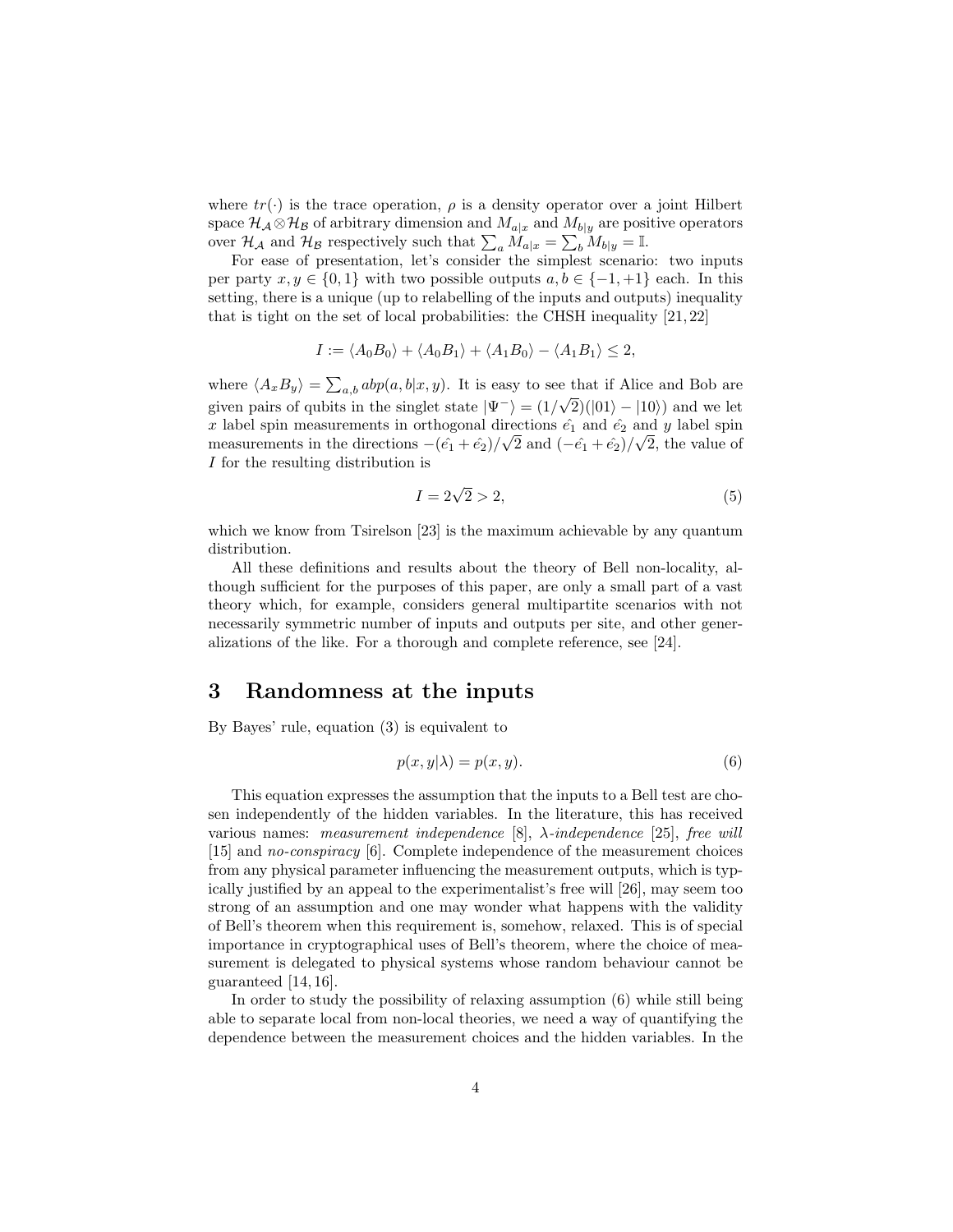following, we review the measures proposed in the literature and the quantitative results they allow to draw from Bell violations.

In [8], it is considered

$$
M := \sup_{x, x', y, y'} \int d\lambda |p(\lambda|x, y) - p(\lambda|x', y')|,
$$
 (7)

the 'maximum distance' between the distributions of the underlying variable for any two pairs of measurement settings. Clearly, with  $M = 0$  we have full measurement independence and with  $M = 2$  we have that there are at least two particular pairs of inputs  $(x, y)$  and  $(x', y')$  such that for any  $\lambda$  at most one of these settings is possible and hence there is no free will in deciding between them. With this, the fraction of measurement independence can be quantified via

$$
F := 1 - M/2. \tag{8}
$$

It is then shown in [8] that only by giving up 14% of measurement independence (i.e. with  $F \le 86\%$ ), there is a local deterministic model of the singlet correlations.

Another natural way of quantifying the dependence between the hidden variables and the measurement choices is through their mutual information [7]

$$
I(x, y : \lambda) = H(x, y) + H(\lambda) - H(x, y, \lambda), \tag{9}
$$

where H is the Shannon entropy. When x and y are independent of  $\lambda$ ,  $I(x, y)$ :  $\lambda$ ) = 0. On the other hand, if x and y are functions of  $\lambda$ , then  $I(x, y : \lambda)$  =  $H(x, y)$ . In [7] it is shown that for any Bell experiment with two inputs per party, as in the CHSH scenario, there is a local model accounting for the observed correlations with an amount of mutual information not bigger than one. For example, in the ideal case of  $H(x, y) = 2$ , the model has  $I(x, y : \lambda) \approx 0.85$ .

A more operational approach to the question of measurement independence is taken by the authors of this paper and collaborators in [11]. They consider the case in which the parties in a Bell test use pseudo-random numbers generators (PRNGs) to choose the inputs. They show that, in such scenario, there is local model in which the hidden variables, after finitely many rounds and without access to the PRNGs used by the parties, start to perfectly predict the future measurement choices, allowing them to fake any non-local behaviour. Granted, the possibility that physical hidden variables behave in this way is quite implausible and conspiratorial (a feature, albeit, shared with most of the other local models which exploit experimental loopholes [8, 27, 28]). However, the scenario becomes significantly plausible when we consider a cryptographical context in which we are not testing quantum mechanics but rather using devices as black boxes received from some untrusted provider and basing the security of our protocols on the observed non-local behaviour.

All these results seem to suggest that there needs to be a substantial degree of randomness in the measurement choices if we want to see non-locality. Surprisingly enough, it has been shown that, on the contrary, in some scenarios nonlocality manifests even with arbitrarily small amounts of randomness  $[16, 29]$ .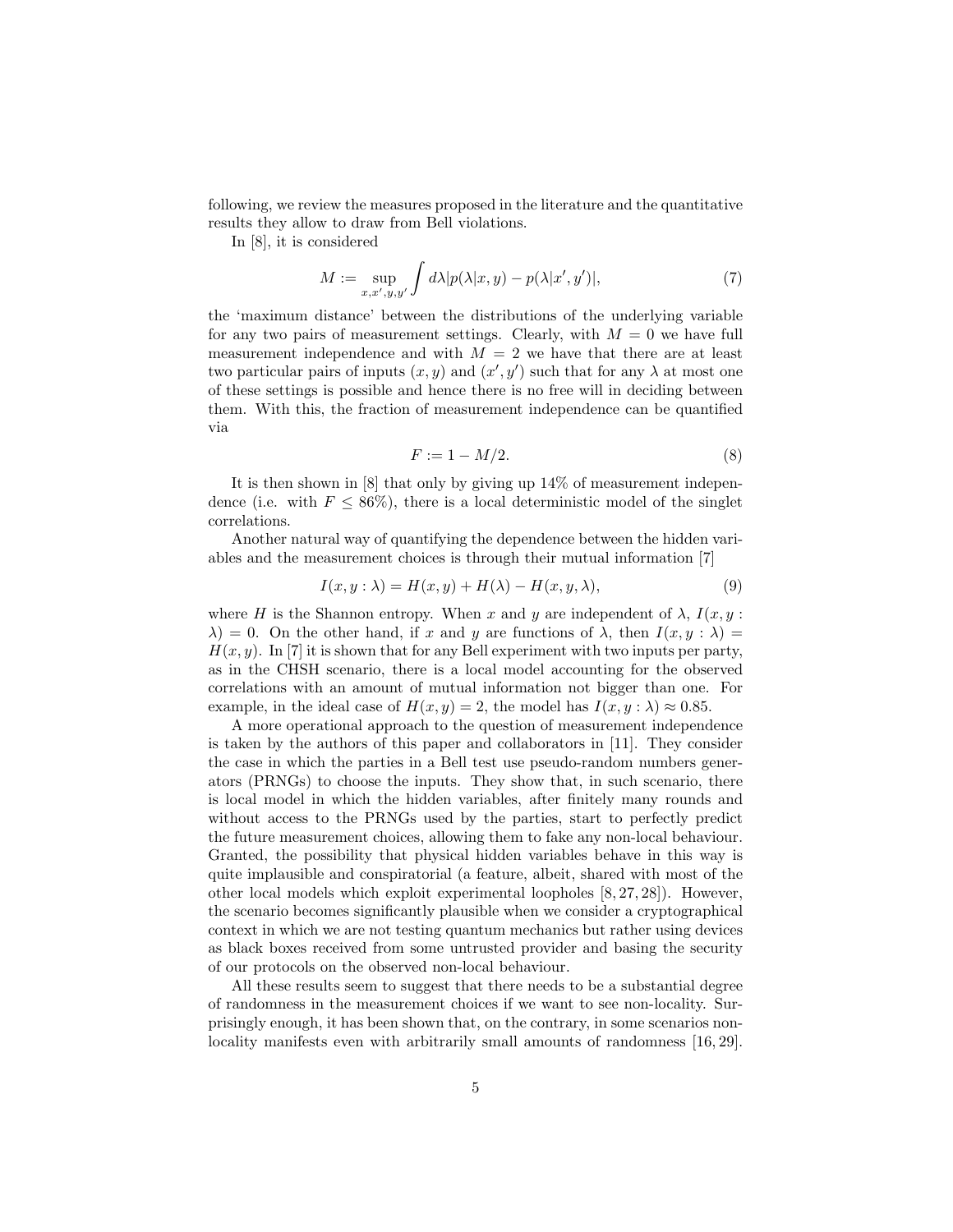This is the key insight behind the theory of randomness amplification using quantum non-locality, which we review in the following section.

#### 4 Randomness at the outputs

The factorized form (1) is equivalent to the conjunction of

$$
p(a|x, y, \lambda) = p(a|x, \lambda), \qquad p(b|x, y, \lambda) = p(b|y, \lambda)
$$
\n(10)

and

$$
p(a|b, x, y, \lambda) = p(a|x, y, \lambda), \qquad p(b|a, x, y, \lambda) = p(b|x, y, \lambda). \tag{11}
$$

Condition (10) is usually referred to as parameter independence [30], although it has also been dubbed no-signaling principle [15]. This last name is not to be confused with the related notion of a no-signaling distribution, i.e. those which satisfy

$$
p(a|b, x, y) = p(a|x, y), \qquad p(b|a, x, y) = p(b|x, y).
$$
 (12)

Every theory that is no-signaling at the level of the hidden variables, i.e. satisfying (3), also satisfies (12), but the converse does not hold (Bohmian mechanics being the most prominent example of this).

Non-local correlations can be accounted for both by deterministic and nondeterministic theories. We say that a hidden variables theory is *deterministic* when

$$
p(a|x, y, \lambda), p(b|x, y, \lambda) \in \{0, 1\} \forall a, b, x, y, \lambda \tag{13}
$$

It is easy to see that every deterministic theory satisfies (11) and hence any non-local deterministic theory has to violate parameter-independence. Now, the question is

If we assume parameter-independence (10), what can we say about the amount of randomness in the outputs of non-local systems?

This question has led to remarkable results in the information-theoretical task of randomness amplification. The goal of randomness amplification is to use an input source  $S$  of imperfectly random bits to produce perfect random bits that are arbitrarily uncorrelated from all the events that may have been a potential cause of them, i.e. arbitrarily free. In general,  $S$  produces a sequence of bits  $x_1, x_2, \ldots, x_j, \ldots$  with  $x_j \in \{0, 1\}$  for all j such that

$$
\epsilon \le p(x_j|e) \le 1 - \epsilon \tag{14}
$$

for all j and e, where  $0 \le \epsilon \le 1/2$  and where the variable e can correspond to any event that could be a possible cause of bit  $x_i$ . Free random bits correspond to  $\epsilon = 1/2$ ; while deterministic ones, i.e. those predictable with certainty by an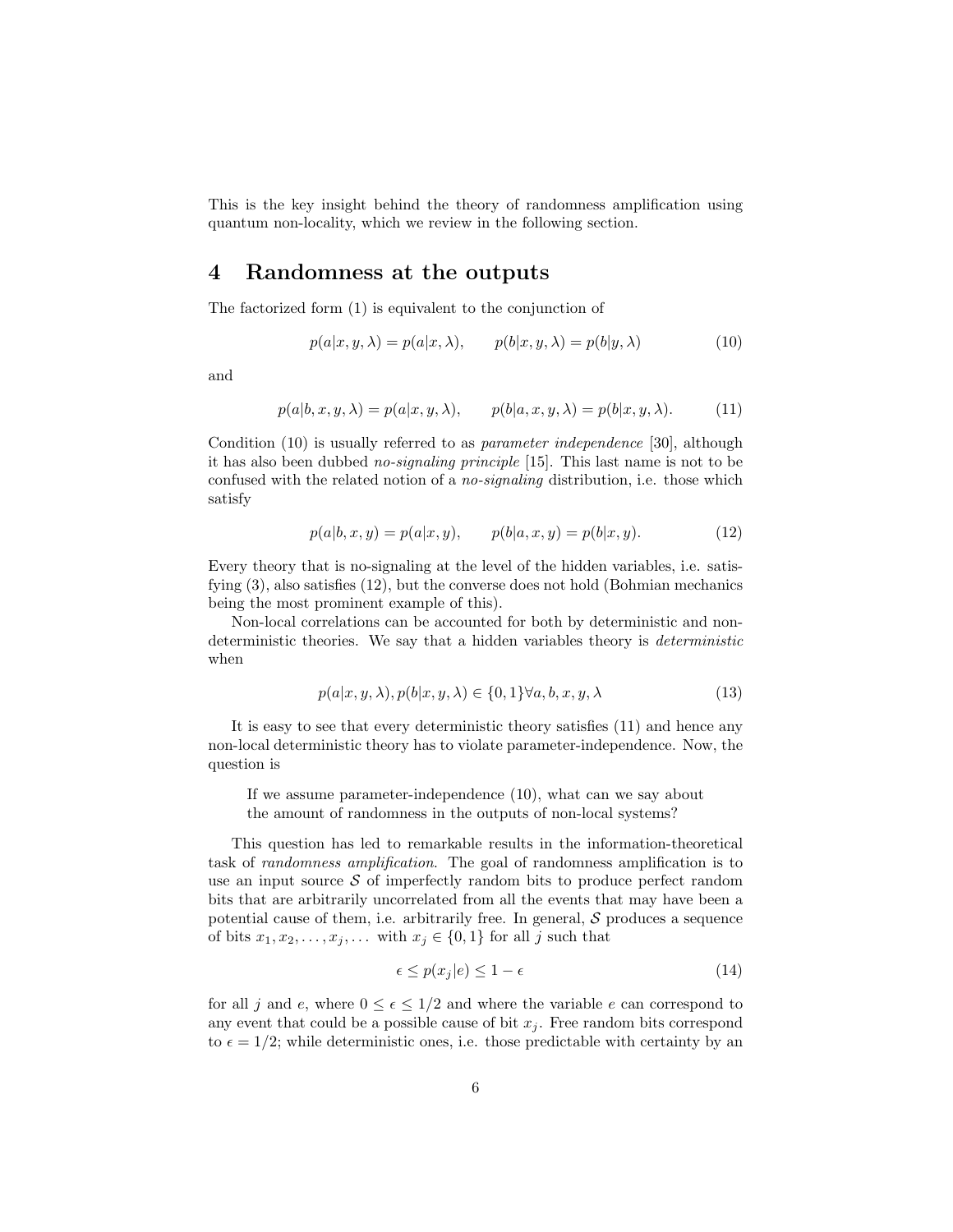observer with access to e, correspond to  $\epsilon = 0$ . This type of randomness sources is known as Santha-Vazirani (SV) sources [31]. The aim is then to generate, from arbitrarily many uses of S, a final source  $S_f$  of  $\epsilon_f$  arbitrarily close to 1/2. If this is possible, no cause e can be assigned to the bits produced by  $S_f$ , which are then fully unpredictable.

It is a fundamental result in classical information theory that randomness amplification is impossible using classical resources [31]. In the quantum regime, on the other hand, it has been shown in a series of remarkable results in the last years that randomness amplification is indeed possible [15, 16, 32]. The general scheme followed by all these randomness amplification quantum protocols consist on using the input SV source to choose the measurement settings in a Bell test and deriving from the observed violation a bound on the distance between the distribution of the outputs at one of the parties and the uniform distribution. This bound is then proven to go to zero as the number of inputs settings (i.e. the number of uses of the SV source) goes to infinity. In the following, and for ease of presentation, we review the first of these protocols.

In [15], the authors provide a Bell test such that if an SV source with  $0.442 < \epsilon \leq 0.5$  is used to choose the measurement settings, free random bits are produced. More specifically, they consider a bipartite Bell scenario with N measurements per party  $x \in \{0, 2, ..., 2N - 2\}$  and  $y \in \{1, 3, ..., 2N - 1\}$  with two possible outcomes  $a, b \in \{-1, +1\}$  each. The Bell expression used is

$$
I := P(a = b | 0, 2N - 1) + \sum_{x, y | x - y | = 1} P(a \neq b | x, y)
$$

which is lower bounded by 1 on local distributions and for which there are quantum distributions such that

$$
I_N = 2N \sin^2 \frac{\pi}{4N} \tag{15}
$$

which tends to 0 in the limit of large N. It is then shown that with  $N = 2<sup>r</sup>$  and choosing the measurements for each party with r uses of an SV  $(1 - \delta)$ -source, for every  $P(a, b \mid x, y, \lambda)$  satisfying parameter-independence (10)

$$
D\left(P(a,\lambda \mid x,y),\lambda(a)\times P(\lambda \mid x,y)\right) \le \frac{I_{2^r}}{2} \left(\frac{1+2\delta}{1-2\delta}\right)^{2r}
$$

where  $\lambda(\cdot)$  is the uniform distribution over  $\{-1, +1\}$  and D is the total variation distance,

$$
D(P,Q) = \sum_{x} | P(x) - Q(x) |.
$$
 (16)

Substituting  $I_{2r}$  with the value of obtainable in quantum theory (15), it is easy to see that, in the limit of large r and provided  $\delta < (\sqrt{2}-1)^2/2 \approx 0.086$ , this bound goes to 0, implying that the distribution of Alice's outputs is indistinguishable from a fair coin.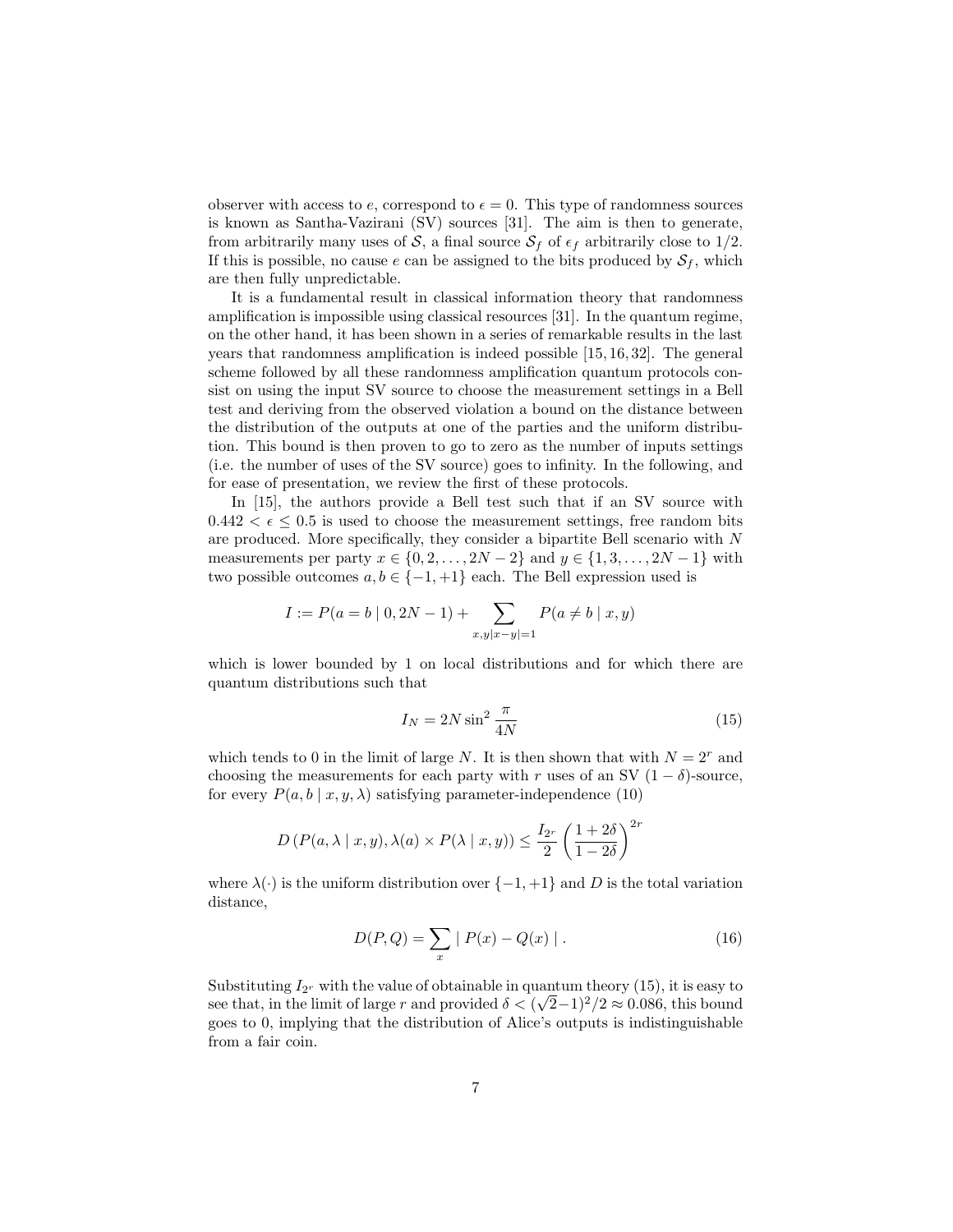The authors of [15] also conjectured that a similar protocol should exist to amplify randomness from arbitrarily weak randomness sources. In a remarkable result [16], this conjectured was proven true, although the protocol presented required a Bell scenario with an unbounded number of systems. Finally, this limitation was recently overcome in [32], where a protocol that uses only two systems to perform full randomness amplification of arbitrarily weak randomness sources is given.

Before ending this section, it is important to remark, once again, that the conclusions of the above reviewed works rest on the assumption of parameterindependence. The existence of interpretations of quantum mechanics violating parameter-independence, like e.g. Bohm's theory, should refrain us from extrapolating their results to quantum mechanics itself (or Nature, for that matter).

# 5 Randomness vs. non-locality in communication complexity

Communication complexity theory, introduced by Andrew Yao in 1979 [33], studies the communication requirements in the distributed computation of functions. More formally, given a function  $f: \{0,1\}^n \times \{0,1\}^n \rightarrow \{0,1\}$ , it asks how many bits, in the worst case, have to be exchanged between Alice holding input  $x \in \{0,1\}^n$  and Bob holding input  $y \in \{0,1\}^n$  in order for him to output  $f(x, y)$ .

Alice  
\nInput: 
$$
x \in \{0, 1\}^n
$$
  
\n  
\nInput:  $y \in \{0, 1\}^n$   
\n  
\nMy  
\n  
\nOutput:  $f(x, y)$ 

Figure 1: Illustration of Communication Complexity's model

A natural extension to this model is to allow the players to send messages which still depend on the input and the previous messages but also on some random string  $\lambda \in \{0,1\}^*$ . In this model, also defined by Yao [34], we allow error with small probability. Since the computation is distributed, we can imagine two kinds of randomness. The first one is private randomness where each player has his own source of randomness which is unknown by the other player. The second one is *public randomness* where the players share the same source of randomness and can use it to coordinate their behavior. We can simulate private randomness using public coins, and the natural question is how much one can gain by using public randomness instead of private. Newman [35] showed that the best that one can gain is logarithmic in the size of the input, so there is no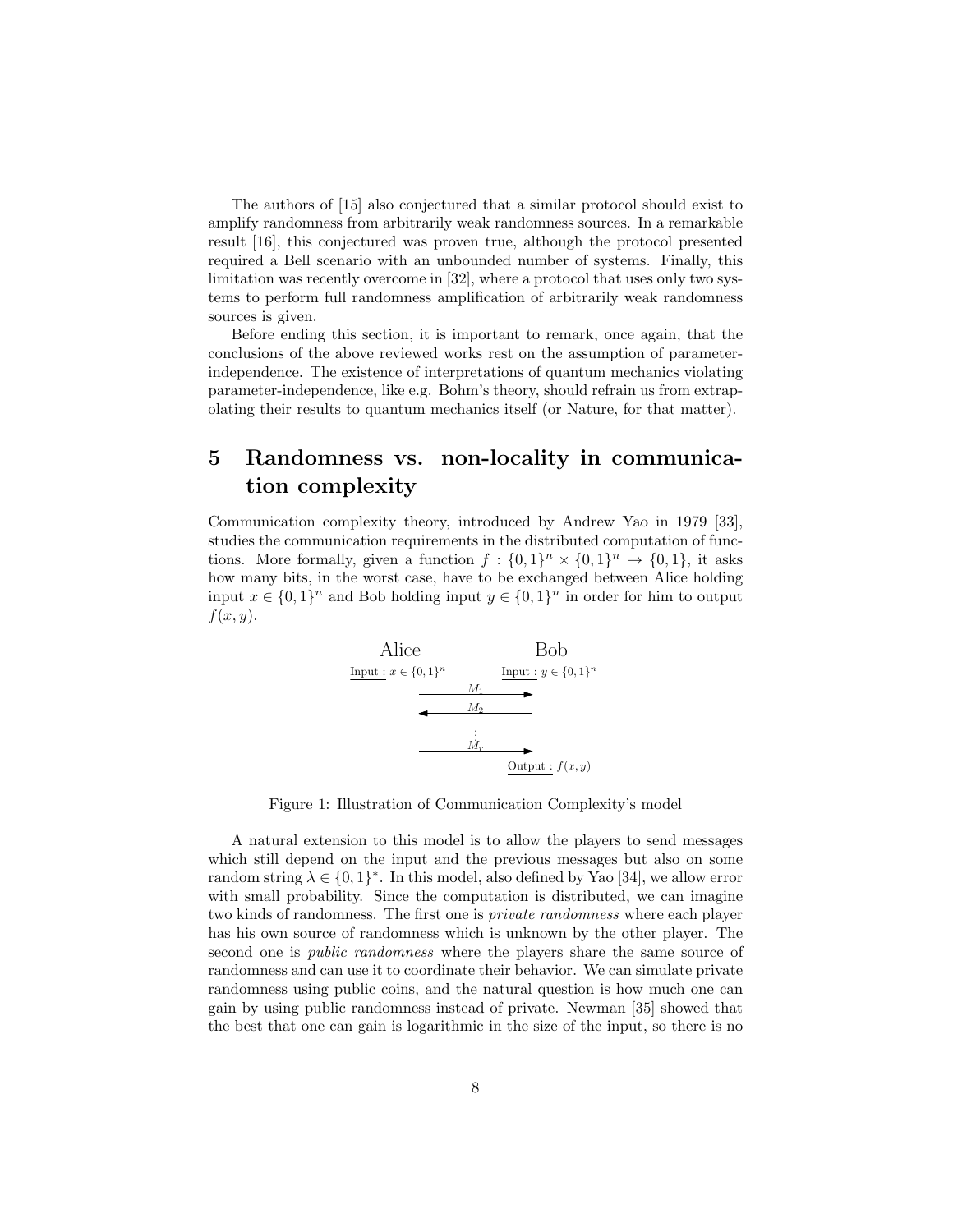significant difference between private and public randomness in communication complexity.

The standard scenario of functions easily generalizes to the simulation of probability distributions. Now, Alice gets input  $x$ , Bob gets input  $y$ , and after exchanging bits, Alice has to output a and Bob  $b$  such that the joint distribution is some given  $p(a, b | x, y)$ .

This allows us to recast the theory of non-locality in the language of communication complexity: local distributions are those that can be simulated with zero bits of communication and access to some shared randomness  $\lambda$ . It then follows from its non-locality that in order to simulate the singlet correlations with shared randomness, we need to communicate at least one bit of information. In fact, one bit is sufficient as proven in [36], a result later extended in [37] to two bits for the correlations arising from two-outcome measurements over arbitrary-dimension bipartite quantum states. The fact that in order to simulate non-local correlations we need a minimal amount of communication, brings up the question of whether there are functions for which having non-locality as a resource helps reduce its communication complexity.

Indeed, the very first protocol [38] offering an advantage on communication complexity using quantum resources was based on a quantum violation of the following 2-inputs-2-outpus tripartite Bell inequality due to Mermin [39]:

$$
\langle A_0 B_1 C_1 \rangle + \langle A_1 B_0 C_1 \rangle + \langle A_1 B_1 C_0 \rangle - \langle A_0 B_0 C_0 \rangle \le 2.
$$

This inequality is violated to its algebraic maximum of 4 by the correlations arising from each party measuring in the  $\hat{x}$  or  $\hat{y}$  spin direction over the shared tripartite GHZ [40] state  $|GHZ\rangle := 1/\sqrt{2}(|000\rangle + |111\rangle)$ . In [38] it is shown that players Alice, Bob and Charlie having access to these quantum correlations can compute the function  $f: \{0,1\}^n \times \{0,1\}^n \times \{0,1\}^n \to \{0,1\},\$ 

$$
f(x,y,z)=x_1\cdot y_1\cdot z_1+\cdots+x_n\cdot y_n\cdot z_n
$$

by communicating two bits, while the best classical strategy needs three bits. This approach of going from a Bell inequality violation to a function for which there is a quantum communication complexity advantage was later generalized to a large family of Bell inequalities in [41]. In parallel, other quantum protocols offering a communication complexity advantage were being discovered [18,42,43] for which, although suspected, it was not clear whether non-locality or other future of quantum mechanics was the responsible for the improved communication efficiency.

In a recent breakthrough, it has been shown by Buhrman et al. [44] that, indeed, non-locality is the key future of quantum mechanics responsible for the advantages in communication complexity. More formally, they have shown that for every communication complexity problem for which there is a quantum protocol achieving a (greater than quadratic) advantage over all classical strategies with shared randomness, there is a Bell inequality and a quantum distribution that violates it. This result, using different techniques, will be complemented by one of the authors and collaborators in a forthcoming paper [45].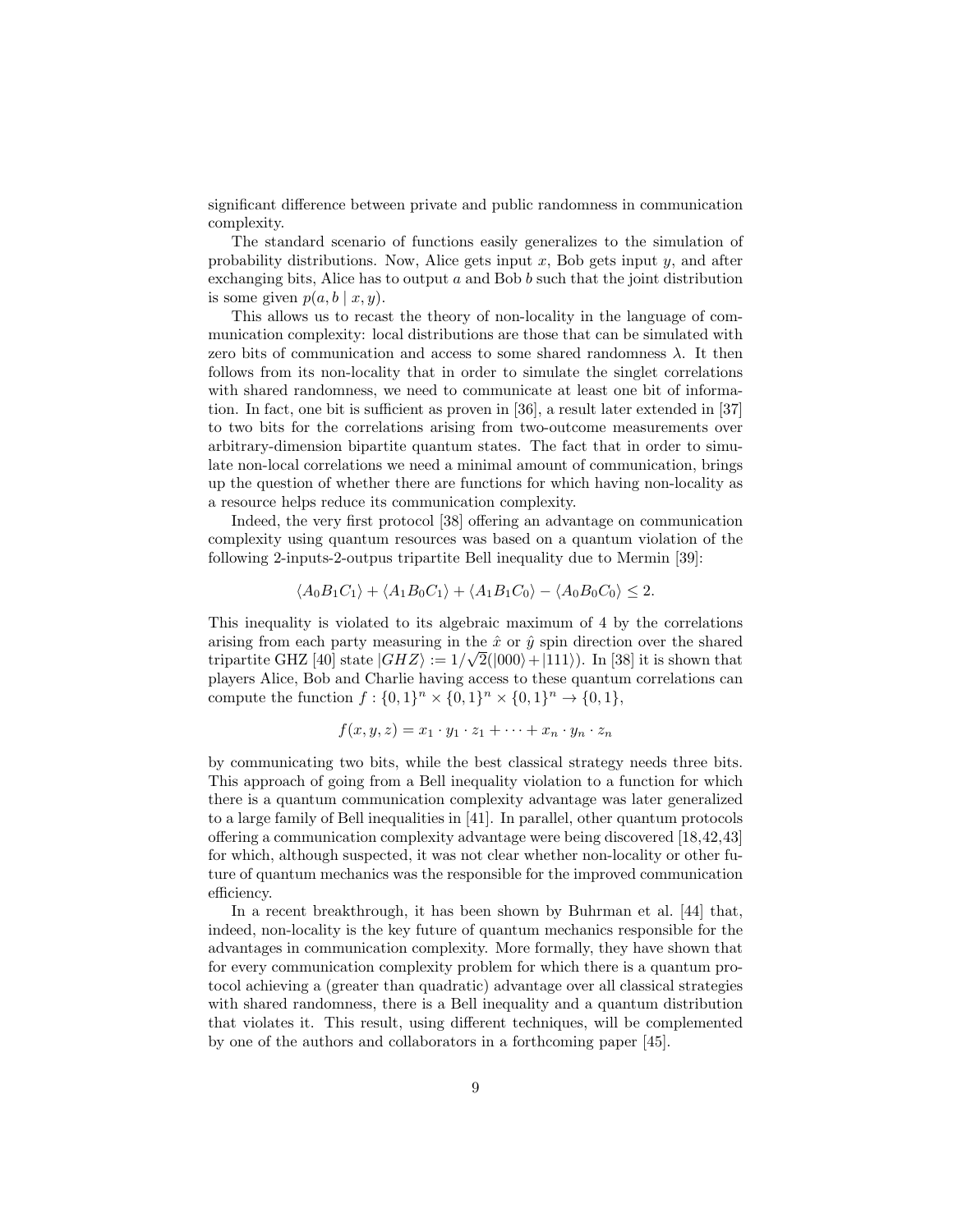#### 6 Discussion

We have reviewed the relationship between the concepts of randomness and non-locality from two different perspectives.

First, from a dependencies point of view, we have seen that, although arbitrarily small, you need randomness in the measurement choices in order for non-locality to manifest itself. We have also seen that when this happens, quantum theories complying with parameter-independence, like the Copenhagen interpretation, predict that non-local correlations can be used to certify intrinsic randomness.

Second, from a resources point of view, we have seen that non-locality is comparatively stronger than shared randomness when it comes to the distributed computation of functions. In fact, it is the key future of quantum mechanics providing its advantage over classical strategies.

Future lines of research are vast. For the measurement independence assumption, it would be interesting to understand the relationship between the computability loophole recently presented in [11] and the measures of independence studied in Section 3. It does not seem obvious how to characterize the fact that the measurement choices are made pseudo-randomly in terms of the existing dependency measures. With regard to the randomness of the outputs in Bell experiments, an interesting direction one can take is to move from a statistical approach to an instances approach. That is, instead of looking at the distribution of the outputs and studying how close it is from the uniform distribution, looking at individual sequences of outputs and studying how random (or patternless) they are. This approach has been recently taken by Wolf [46] using one of the tools that computer science provides for this task: the theory of Kolmogorov Complexity [47]. Finally, in the area of communication complexity, one of the most important open questions is whether there exists total functions for which the communication complexity using quantum resources is exponentially smaller than using shared randomness. At present the only exponential separations known are for so-called promise functions, that is, functions whose domain is a proper subset of  $\{0,1\}^n \times \{0,1\}^n$ . For non-promise (or total) functions, the biggest separations known are polynomial in  $n$ .

## References

- [1] A. Einstein, B. Podolsky and N. Rosen, "Can quantum-mechanical description of physical reality be considered complete?", Physical review 47 (1935) 777.
- [2] J. S. Bell, "On the Einstein-Podolsky-Rosen paradox", Physics 1 (1964) 195–200.
- [3] B. Hensen, H. Bernien, A. Dréau, A. Reiserer, N. Kalb, M. Blok, J. Ruitenberg, R. Vermeulen, R. Schouten and C. ABellán, "Loophole-free Bell in-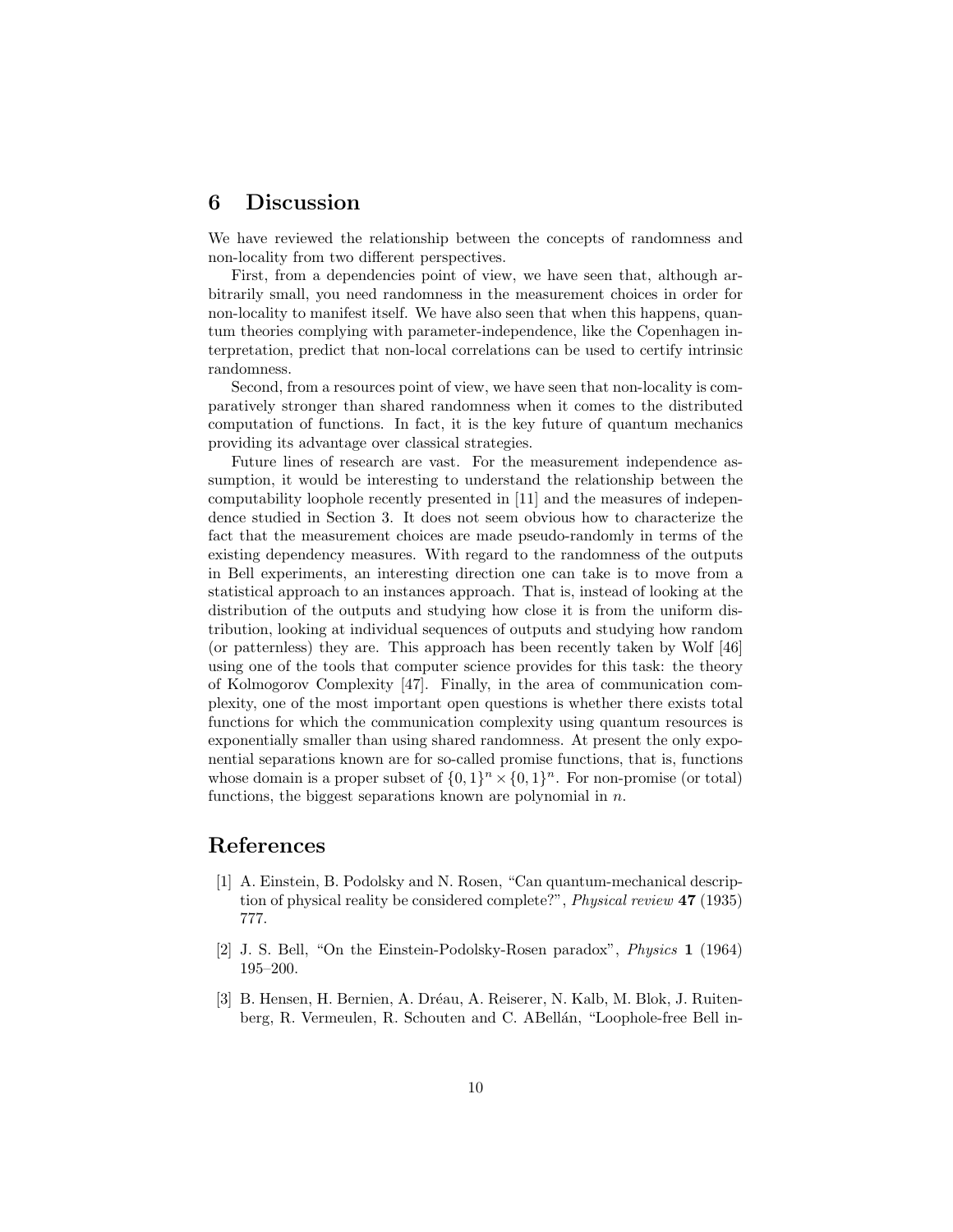equality violation using electron spins separated by 1.3 kilometres", Nature 526 (2015) 682–686.

- [4] M. Giustina, M. A. M. Versteegh, S. Wengerowsky, J. Handsteiner, A. Hochrainer, K. Phelan, F. Steinlechner, J. Kofler, J.-A. Larsson, C. Abellán, W. Amaya, V. Pruneri, M. W. Mitchell, J. Beyer, T. Gerrits, A. E. Lita, L. K. Shalm, S. W. Nam, T. Scheidl, R. Ursin, B. Wittmann and A. Zeilinger, "Significant-loophole-free test of Bell's theorem with entangled photons", Phys. Rev. Lett. 115 (2015) 250401.
- [5] L. K. Shalm, E. Meyer-Scott, B. G. Christensen, P. Bierhorst, M. A. Wayne, M. J. Stevens, T. Gerrits, S. Glancy, D. R. Hamel, M. S. Allman, K. J. Coakley, S. D. Dyer, C. Hodge, A. E. Lita, V. B. Verma, C. Lambrocco, E. Tortorici, A. L. Migdall, Y. Zhang, D. R. Kumor, W. H. Farr, F. Marsili, M. D. Shaw, J. A. Stern, C. ABellán, W. Amaya, V. Pruneri, T. Jennewein, M. W. Mitchell, P. G. Kwiat, J. C. Bienfang, R. P. Mirin, E. Knill and S. W. Nam, "Strong loophole-free test of local realism", Phys. Rev. Lett. 115 (2015) 250402.
- [6] T. Norsen, "John S. Bells concept of local causality", American Journal of Physics 79 (2011) 1261–1275.
- [7] J. Barrett and N. Gisin, "How much measurement independence is needed to demonstrate nonlocality?", Physical review letters 106 (2011) 100406.
- [8] M. J. Hall, "Local deterministic model of singlet state correlations based on relaxing measurement independence", Physical review letters 105 (2010) 250404.
- [9] D. E. Koh, M. J. Hall, J. E. Pope, C. Marletto, A. Kay, V. Scarani and A. Ekert, "Effects of reduced measurement independence on Bell-based randomness expansion", Physical review letters 109 (2012) 160404.
- [10] T. Scheidl, R. Ursin, J. Kofler, S. Ramelow, X.-S. Ma, T. Herbst, L. Ratschbacher, A. Fedrizzi, N. K. Langford and T. Jennewein, "Violation of local realism with freedom of choice", Proceedings of the National Academy of Sciences 107 (2010) 19708–19713.
- [11] A. Bendersky, G. de la Torre, G. Senno, S. Figueira and A. Acin, "Implications of computer science principles for quantum physics", arXiv preprint arXiv:1407.0604 .
- [12] U. Vazirani and T. Vidick, "Fully device-independent quantum key distribution", Physical review letters 113 (2014) 140501.
- [13] C. A. Miller and Y. Shi, "Robust protocols for securely expanding randomness and distributing keys using untrusted quantum devices", in Proceedings of the 46th Annual ACM Symposium on Theory of Computing (ACM, 2014), pp. 417–426.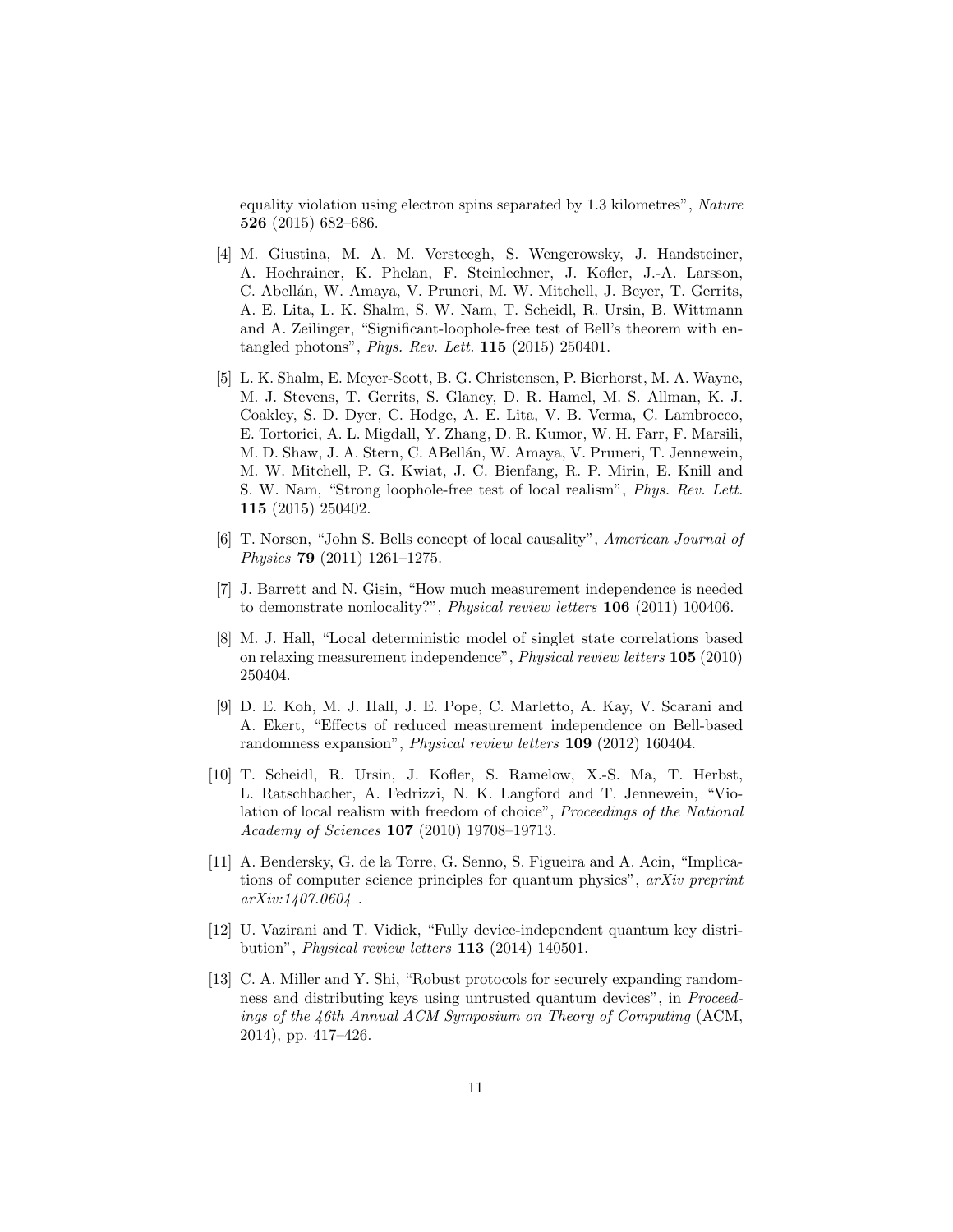- [14] L. Masanes, S. Pironio and A. Acín, "Secure device-independent quantum key distribution with causally independent measurement devices", Nature communications 2 (2011) 238.
- [15] R. Colbeck and R. Renner, "Free randomness can be amplified", Nature Physics 8 (2012) 450–453.
- [16] R. Gallego, L. Masanes, G. De La Torre, C. Dhara, L. Aolita and A. Acín, "Full randomness from arbitrarily deterministic events", Nature communications 4.
- [17] A. Grudka, K. Horodecki, M. Horodecki, P. Horodecki, M. Pawłowski and R. Ramanathan, "Free randomness amplification using bipartite chain correlations", Physical Review A 90 (2014) 032322.
- [18] R. Raz, "Exponential separation of quantum and classical communication complexity", in Proceedings of the thirty-first annual ACM symposium on Theory of computing (ACM, 1999), pp. 358–367.
- [19] Z. Bar-Yossef, T. S. Jayram and I. Kerenidis, "Exponential separation of quantum and classical one-way communication complexity", in Proceedings of the thirty-sixth annual ACM symposium on Theory of computing (ACM, 2004), pp. 128–137.
- [20] R. Cleve, W. van Dam, M. Nielsen and A. Tapp, "Quantum entanglement and the communication complexity of the inner product function", in Quantum Computing and Quantum Communications (Springer Berlin Heidelberg, 1999), pp. 61–74.
- [21] J. F. Clauser, M. A. Horne, A. Shimony and R. A. Holt, "Proposed experiment to test local hidden-variable theories", Physical review letters 23 (1969) 880.
- [22] A. Fine, "Hidden variables, joint probability, and the Bell inequalities", Physical Review Letters 48 (1982) 291.
- [23] B. S. Cirel'son, "Quantum generalizations of Bell's inequality", Letters in Mathematical Physics 4 (1980) 93–100.
- [24] N. Brunner, D. Cavalcanti, S. Pironio, V. Scarani and S. Wehner, "Bell nonlocality", Reviews of Modern Physics 86 (2014) 419.
- [25] A. Brandenburger and N. Yanofsky, "A classification of hidden-variable properties", Journal of Physics A: Mathematical and Theoretical 41 (2008) 425302.
- [26] J. S. Bell, A. Shimony, M. A. Horne and J. F. Clauser, "An exchange on local beables", Dialectica 39 (1985) 85–110.
- [27] J. F. Clauser and M. A. Horne, "Experimental consequences of objective local theories", Phys. Rev. D 10 (1974) 526–535.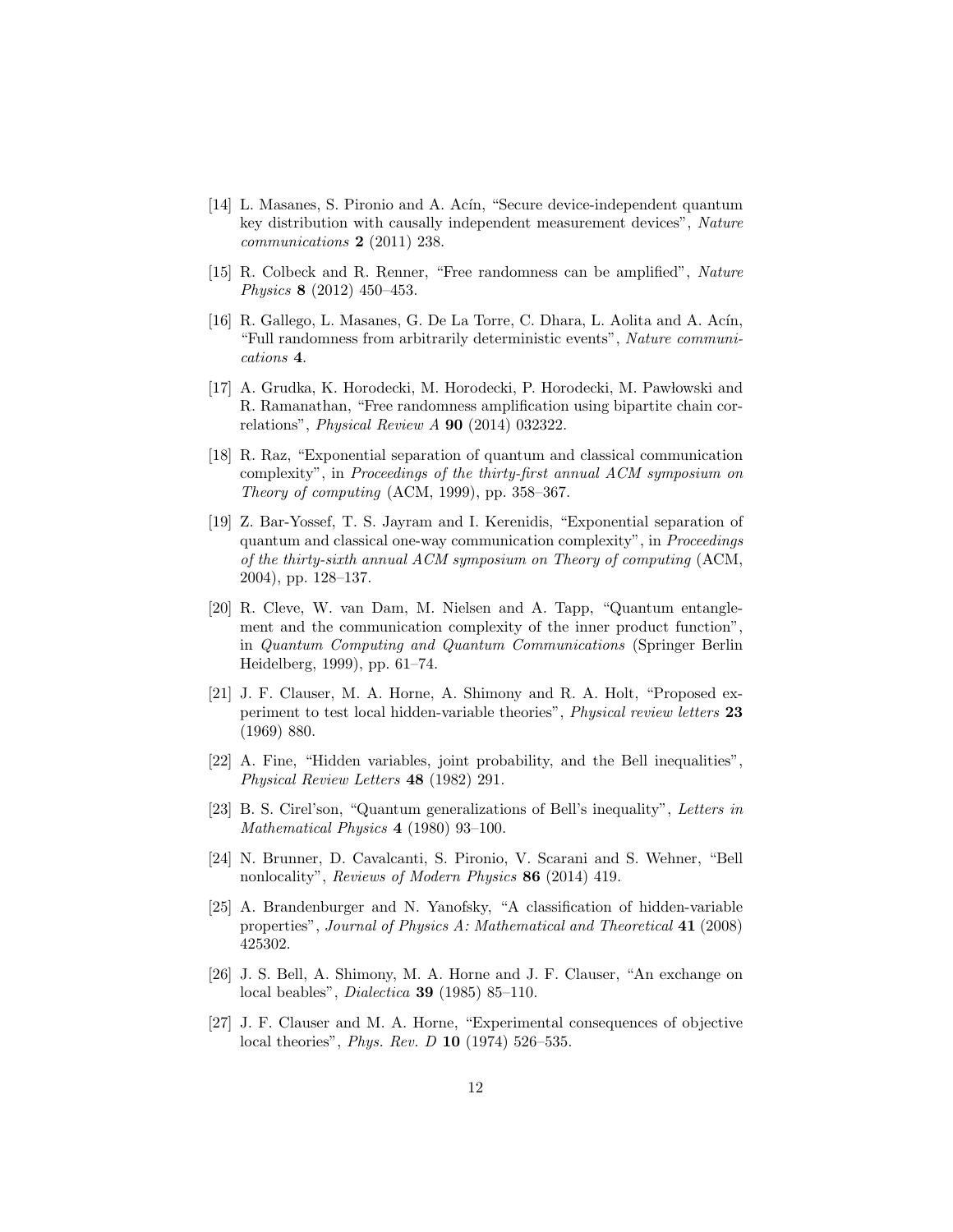- [28] J.-Å. Larsson and R. D. Gill, "Bell's inequality and the coincidence-time loophole", EPL (Europhysics Letters) 67 (2004) 707.
- [29] G. Pütz, D. Rosset, T. J. Barnea, Y.-C. Liang and N. Gisin, "Arbitrarily small amount of measurement independence is sufficient to manifest quantum nonlocality", Physical review letters 113 (2014) 190402.
- [30] A. Shimony, "Events and processes in the quantum world", in Quantum Concepts in Space and Time, eds. R. Penrose and C. J. Isham (New York ;Oxford University Press, 1986), pp. 182–203.
- [31] M. Santha and U. V. Vazirani, "Generating quasi-random sequences from semi-random sources", Journal of Computer and System Sciences 33 (1986) 75–87.
- [32] R. Ramanathan, F. G. Brand˜ao, K. Horodecki, M. Horodecki, P. Horodecki and H. Wojewódka, "Randomness amplification against no-signaling adversaries using two devices", arXiv preprint arXiv:1504.06313.
- [33] A. C.-C. Yao, "Some complexity questions related to distributive computing (preliminary report)", in Proceedings of the eleventh annual ACM symposium on Theory of computing (ACM, 1979), pp. 209–213.
- [34] A. C.-C. Yao, "Lower bounds by probabilistic arguments", in Foundations of Computer Science, 1983., 24th Annual Symposium on (IEEE, 1983), pp. 420–428.
- [35] I. Newman, "Private vs. common random bits in communication complexity", Information processing letters 39 (1991) 67–71.
- [36] B. F. Toner and D. Bacon, "Communication cost of simulating Bell correlations", Physical Review Letters 91 (2003) 187904.
- [37] O. Regev and B. Toner, "Simulating quantum correlations with finite communication", SIAM Journal on Computing 39 (2009) 1562-1580.
- [38] R. Cleve and H. Buhrman, "Substituting quantum entanglement for communication", *Physical Review A* 56 (1997) 1201.
- [39] N. D. Mermin, "Extreme quantum entanglement in a superposition of macroscopically distinct states", Phys. Rev. Lett. 65 (1990) 1838–1840.
- [40] D. M. Greenberger, M. A. Horne and A. Zeilinger, "Going beyond Bell's theorem", in Bells theorem, quantum theory and conceptions of the universe (Springer, 1989), pp. 69–72.
- [41] C. Brukner, M. Zukowski, J.-W. Pan and A. Zeilinger, "Bell's inequalities and quantum communication complexity", Physical review letters 92 (2004) 127901.